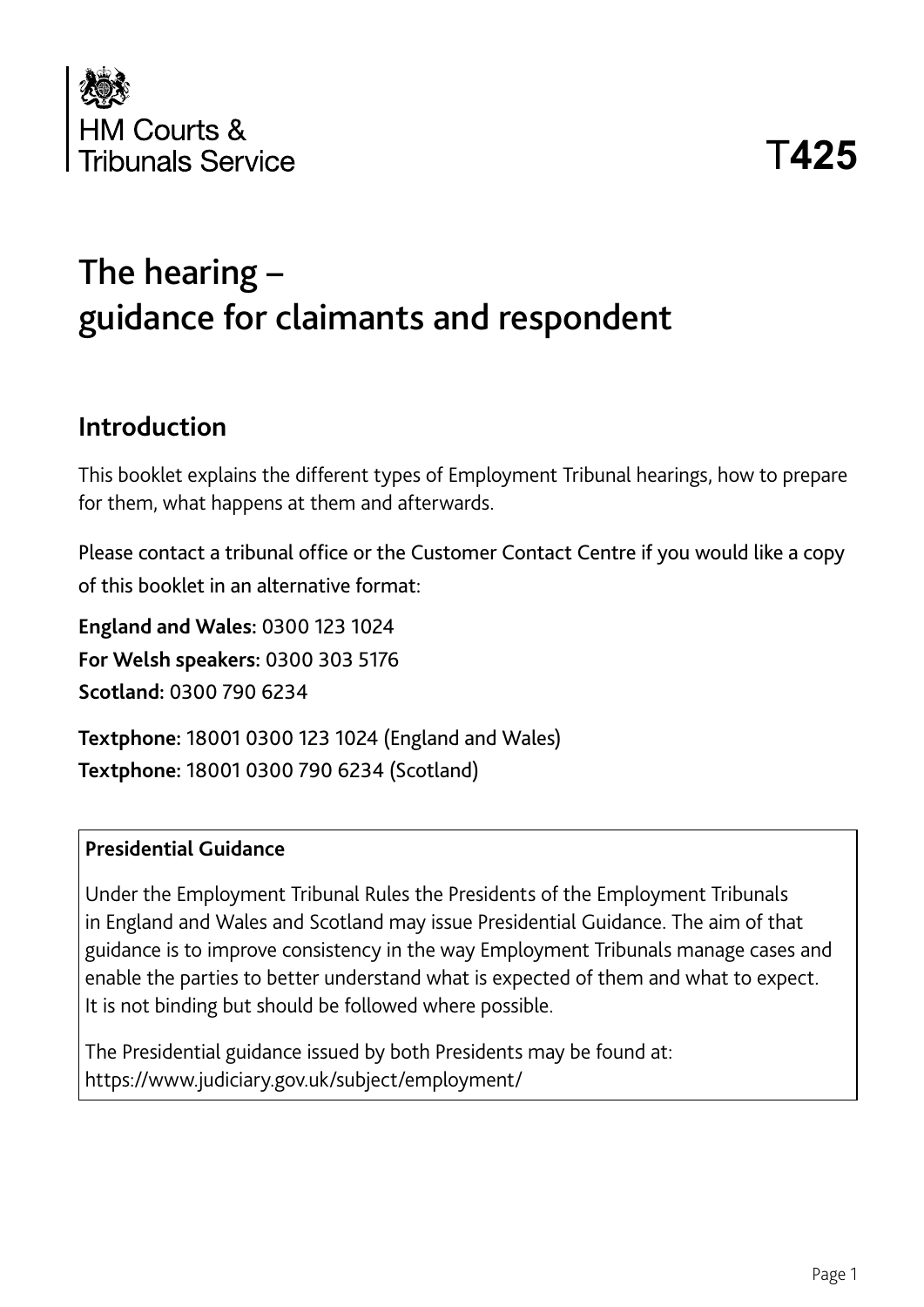#### **The hearing**

You will find the date, time and place of the hearing, and the estimated time it will take on the letter we sent to you. If you are not sure about where and when the hearing is to be held, please contact the tribunal office. You should arrive at the hearing centre at least 30 minutes before the hearing is due to start, making allowances for possible travel delays.

#### **Will my case be heard on the date given?**

We will try to deal with your case as quickly as possible but delays can happen, for example, because the case before yours takes longer than planned. We aim to deal with as many cases as possible during each day. This may mean some cases are 'unallocated' and will start as soon as there is a tribunal available. If it becomes clear that a tribunal cannot hear your case that day, we will tell you as soon as possible.

#### **Can I ask for the hearing to be postponed?**

You must make a request for a postponement in writing as soon as possible giving full reasons for your request. You should also send a copy of your request to the other side so that they are aware of it and tell them to contact us as soon as possible if they object.

An Employment Judge will decide whether it is in the interests of justice to grant a postponement and they may want the views of the other side before reaching a decision. You should not assume that your request has been granted. We will inform you if it has.

If you or the other side (or somebody else acting for you or the other side) fails to appear at a hearing, the tribunal may decide the case in your or their absence.

#### **What should I do if my case settles or I want to withdraw my claim?**

You should let us know immediately if your case settles before the hearing. The conciliation officer will let us know if your case is settled through Acas. If you are the claimant you must tell us in writing if you decide to withdraw either all or part of your claim. You must also tell the respondent that you are withdrawing your claim. You must do this as soon as possible. If you withdraw your claim then, it will be automatically dismissed except in some very limited circumstances where you ask that it should not be or the Tribunal considers that dismissal would not be in the interests of justice. If the claim is dismissed you will not be able to make a further claim against the respondent which raises the same complaint.

If your claim settles through ACAS the claim will removed from the list for hearing (if listed) and the case file will be destroyed in accordance with our destruction policy 12 months from the date of settlement.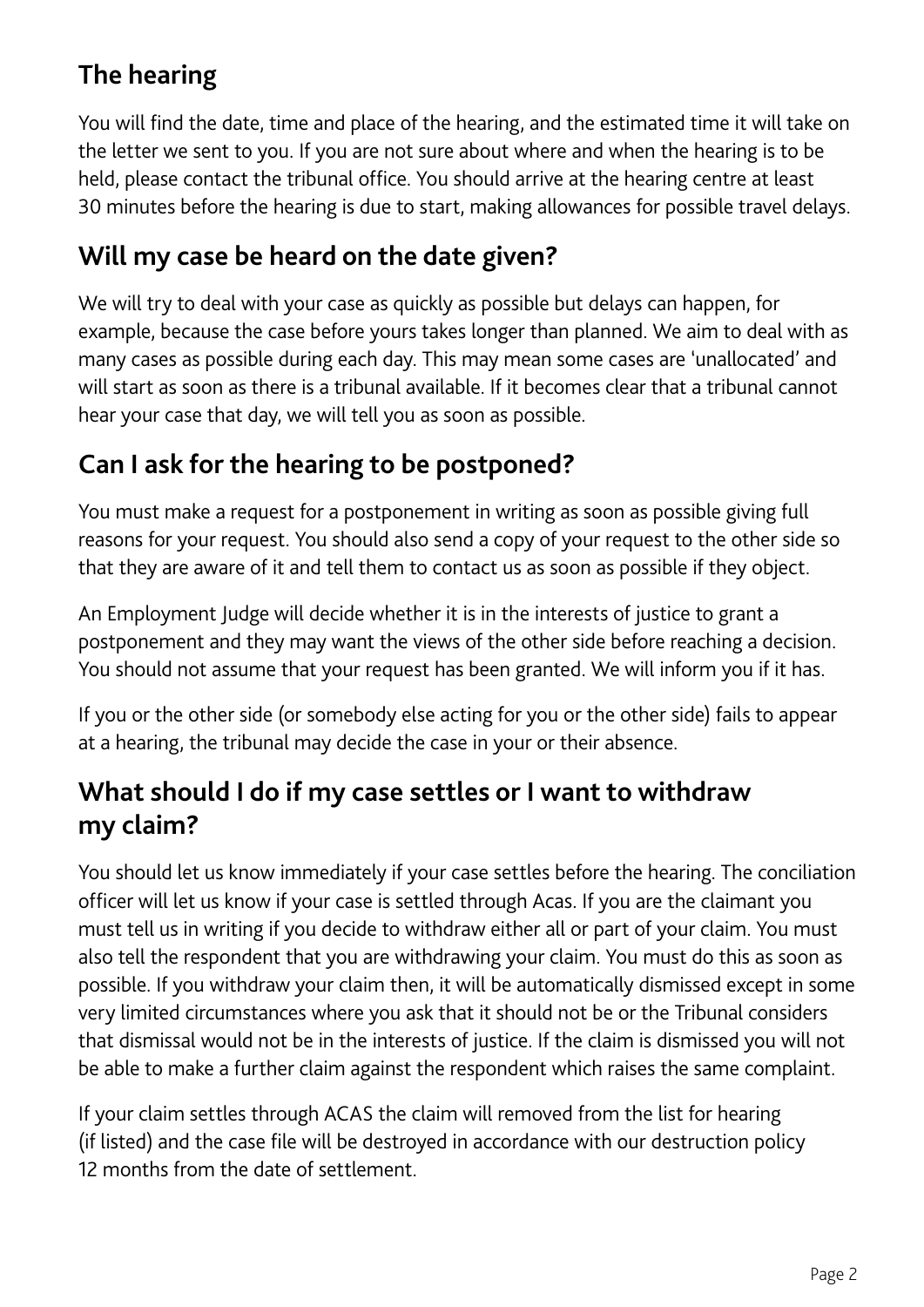#### **What are the different types of hearing?**

**Preliminary hearings –** these may be held to manage the case including:

- clarifying the issues in the case;
- deciding what orders should be made about matters such as documents and witnesses; and
- deciding the date, time and length of the full hearing,

or held to

- decide whether the whole or part of the claim or response should be dismissed;
- decide questions of entitlement to bring or defend a claim;
- decide, if either side's case appears weak, whether a deposit needs to be paid, and if so, how much, before that side can continue.

The letter giving you the date of the hearing will state the matters to be decided at the preliminary hearing, whether all or part of the hearing will be held in private and whether the hearing will take place over the phone, by video link or with the parties present.

Where the preliminary hearing is being held to decide whether the whole or part of the claim or response should be dismissed or to decide questions of entitlement to bring or defend a claim or whether a deposit needs to be paid by a party, it may be necessary for evidence to be given at such a hearing. You will need to decide which witnesses (if any) and evidence to bring, bearing in mind the specific matters which the tribunal will be considering at this stage.

**The final hearing –** This is the hearing that:

- decides whether the claim succeeds or fails and, if it succeeds,
- what remedy is appropriate

The hearing may, depending on the nature of the claim, be conducted either by a full tribunal which includes an Employment Judge and two lay members or by an Employment Judge sitting alone. Please see the 'What will happen at the hearing?' section later in this booklet for full details of the procedure at the hearing.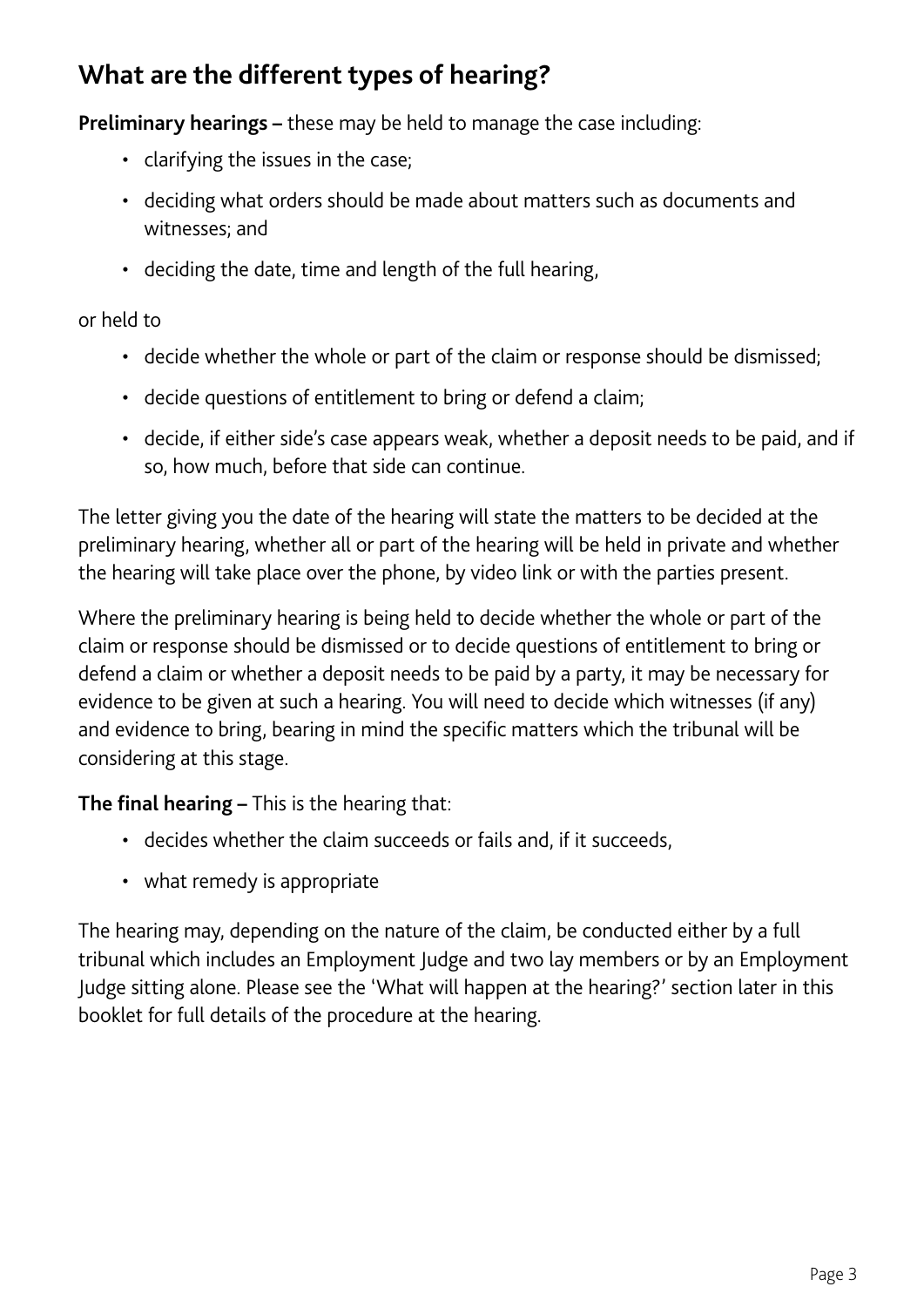#### **Representation at the hearing**

Even if you have represented yourself or your own organisation up to the date of the hearing, it may be possible for you to arrange representation at the hearing itself.

You can contact one of the following sources for assistance although you must do this in good time.

- If you are a member, you can contact your union or employer organisation
- You can contact free advice services such as a citizens' advice or law centre
- You can contact solicitors or other professional advisers. You may be able to get Legal Aid in Scotland

#### **Preparing for a hearing**

It can be useful to watch a hearing at a tribunal so you understand the procedure and what happens. You can do this by contacting any tribunal office and asking if there is a suitable hearing for you to observe. Local office contact details can be found on the back page of this publication.

#### **What documents do I need for the hearing?**

You may have been ordered by the tribunal to disclose your documents to the other side. But even if you have not you must make sure that the other side has reasonable notice (at least seven days) of any documents which you plan to use at the hearing to support your case.

If you are relying on any documents, please bring them to the hearing in addition to your own copy, three copies if it is before an Employment Judge alone and five if it is before a full tribunal.

#### **Can I bring witnesses to the hearing?**

You can bring witnesses to the hearing to give relevant evidence. Even if you have not been told to, it is helpful if you let the tribunal know beforehand how many witnesses you plan to bring. You may have been ordered by the tribunal to produce a written statement of your own evidence and for your witnesses. Even if you have not you may wish to consider doing so. However, in Scotland you should not do so unless ordered by the tribunal.

It is very important that your witnesses attend the hearing to give evidence as the Tribunal will place very little weight on the statement of a witness who is not present. **It is your responsibility to make sure that your witnesses come to the hearing.**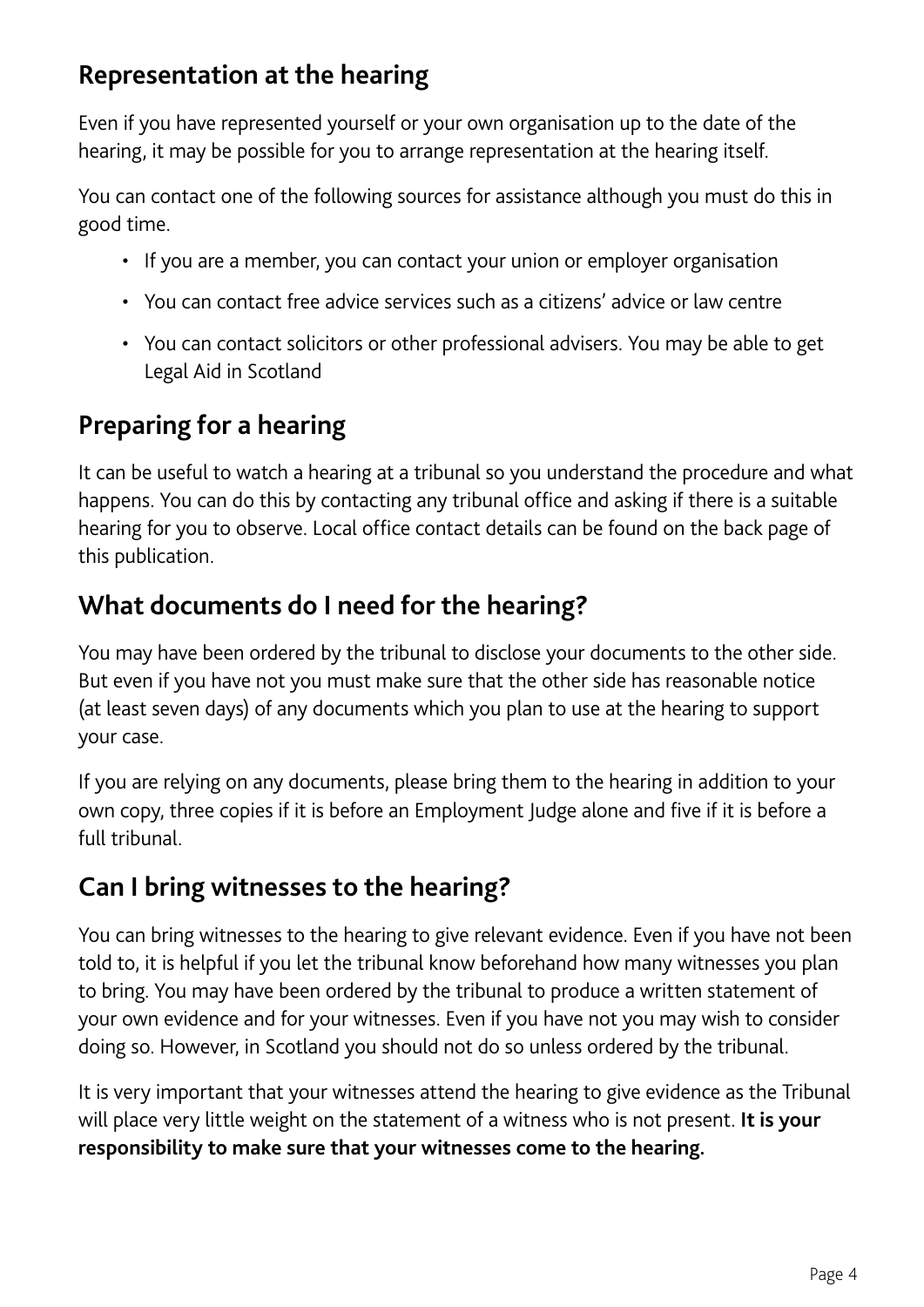#### **Can the tribunal order a witness to come to the hearing?**

You may ask the tribunal to issue a witness order which will summon someone that you want to have at the hearing, even if they do not want to be there, provided the evidence they will give is relevant to your case. You must apply in writing well before the hearing.

If you do so you will need to tell the tribunal:

- the name and address of the witness;
- what the witness will say and how it will help your case; and
- why the witness is not willing to come to the hearing voluntarily

#### **What do I need to do about compensation and remedy?**

#### If you are the claimant,

You will need to produce evidence to show that you are entitled to the amount you are claiming. In an unfair dismissal case or discrimination claim involving loss of employment, you must be able to show what steps you have taken to find new employment. If you do not provide this information, you may not only recover less than you might otherwise be entitled to, but, if a further hearing is needed as a result of your failure, an order for costs (in Scotland, known as 'expenses') could be made against you.

#### If you are the respondent,

You should produce any evidence and submissions which relate to what the claimant is looking for if their claim is successful.

If the claimant succeeds in a complaint of unfair dismissal (or failing to allow a woman to return to work after pregnancy) the tribunal may consider ordering reinstatement or reengagement. As a result you should be prepared to give evidence at the hearing as to:

- the availability of the job which the claimant held or of similar jobs;
- whether you would take the claimant back either in the old job or in a similar one; and
- your reasons if you say it would not be practical or possible to reinstate the claimant

If the claimant has indicated in advance that they are seeking re-engagement or reinstatement and you do not have the information available at the hearing so that an adjournment is required, you will probably be ordered to pay the costs caused by the adjournment.

You should also be prepared to give evidence at the hearing as to what you would consider to be appropriate compensation and how you arrive at your assessment.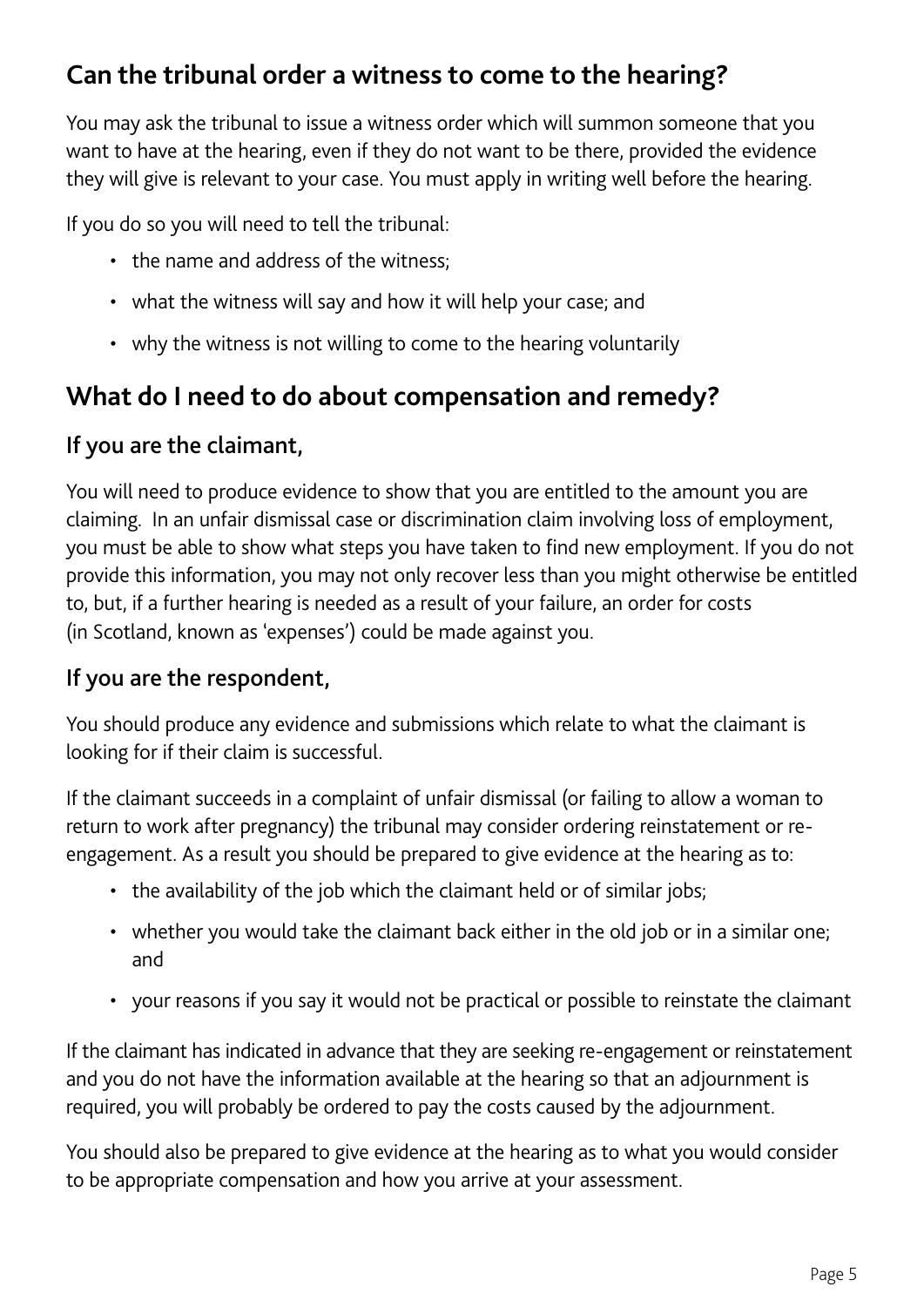If the claimant was a member of a pension scheme, you must bring the following information to the tribunal.

- Whether the scheme was a defined contributions or a final-salary scheme
- If it was a final-salary scheme, what is the value of the deferred pension
- The retirement age under the scheme
- The amount of the employer's contribution to the scheme

If you do not give the tribunal the necessary information, a further hearing may be needed which could lead to an order for costs being made against you.

## **Security in our buildings**

You will be asked to pass through a security arch, or to be scanned with a hand held detector before entering our building. Please tell security staff if you have any medical implants (such as a pacemaker) which may be affected or detected by the scanner.

You will also be asked to allow officers to conduct a visual search of the contents of any bags, and you may have prohibited items taken from you.

Any offensive weapons found by search procedures will be confiscated and you will be reported to the police.

If you refuse to be searched, you may be removed from or not let in the building.

#### **What will happen at the hearing?**

When you arrive at the tribunal you should report to reception. Before the hearing a tribunal clerk will discuss with you the number of witnesses you have and collect any documents you may have brought for the tribunal. You should tell the clerk if you or any of your witnesses have any special needs or concerns. The Employment Judge will make sure that you take the steps described below in a calm and measured way. However, he or she may have to be firm in moving the case on to make sure that it proceeds at a pace which allows it to be dealt with within the time set aside. Under the tribunal rules, the tribunal has the power to timetable the case so that it is dealt with within a specific time frame. If this step is being considered it will be discussed with you. Generally in an unfair dismissal case the respondent will give evidence and call any witnesses first, while in a discrimination case the claimant will normally be first to give evidence followed by any witnesses. However, there is no absolute rule as to which side starts and this will be discussed with you before the hearing begins.

You and your witnesses will have to give evidence on oath or affirmation. If you lie after swearing an oath or affirmation you could be convicted of perjury. In England and Wales, if the parties have been ordered to exchange witness statements, these will stand as the witness's evidence and in most cases will not be read out in Tribunal. In Scotland witness statements are not normally used although they can be in some cases if ordered by a judge. You or your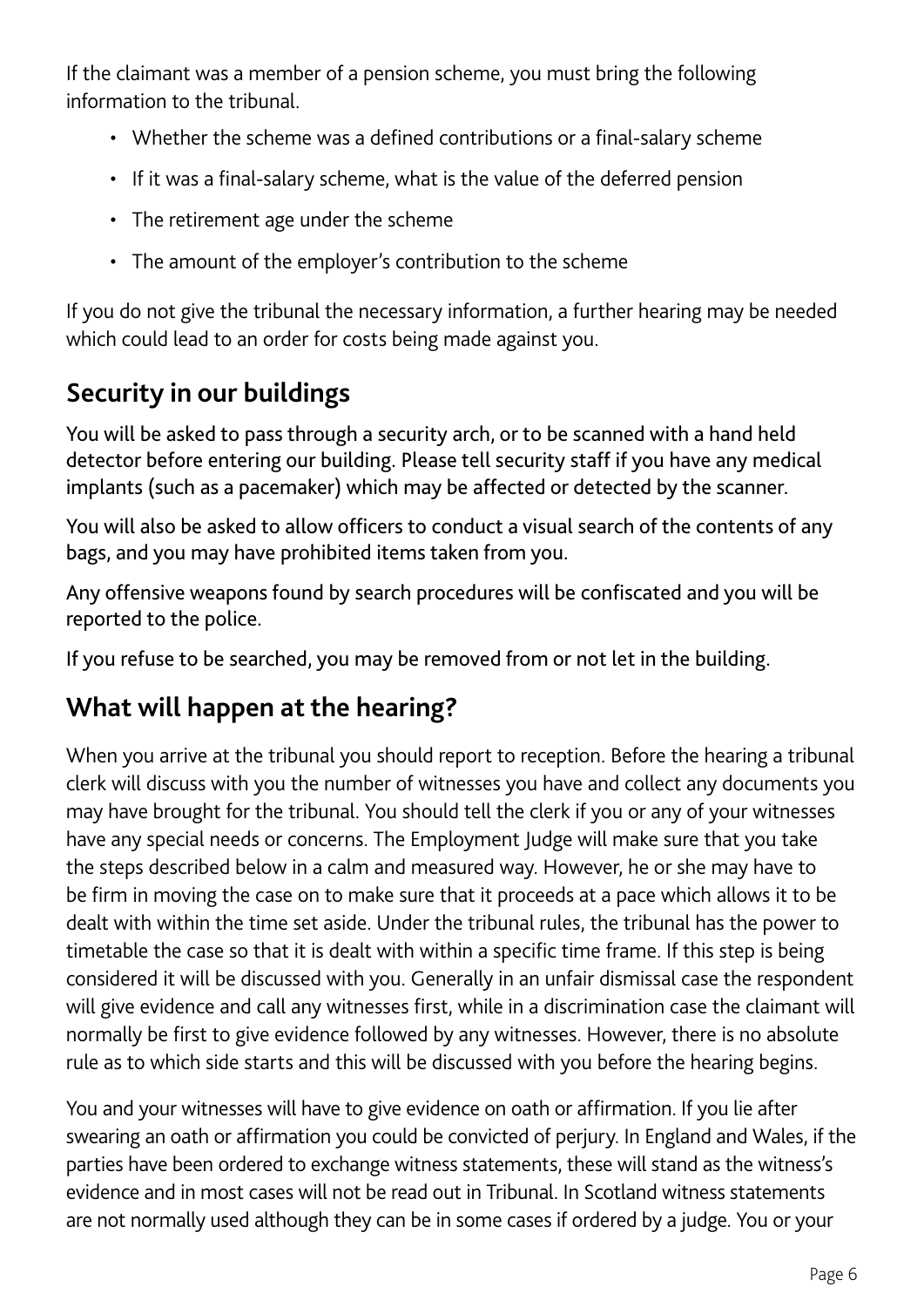witnesses can be asked questions by the other side (this is called 'cross-examination'). You or your witnesses can then give further evidence to clarify matters which came up when being asked questions by the other side ('re-examination'). Finally, the Employment Judge and members may also ask some questions which both parties can answer.

# Tribunal Clerk Lay Member Employment Judge Lay Member Witness Respondent's Respondent's Respondent Claimant's<br>Representative Respondent Representative **Representative** Public Gallery Claimant

#### **A typical tribunal hearing**

The same procedure is followed with all witnesses and parties. Once all the evidence has been heard, both sides can sum up before the tribunal retires to consider their judgment. Unless the tribunal 'reserves' its judgment, the Employment Judge will announce the judgment and the reasons for it at the end of the hearing. If the judgment is reserved you will receive it, and the reasons for it, in writing at a later date.

This may happen in complicated cases or if there is not enough time on the day of the hearing to come to and announce the judgment.

The tribunal will normally expect to deal with compensation issues at the hearing. The time set aside for the hearing will usually include time for this.

#### **What happens next?**

Wherever possible you or your representative will be given a copy of the tribunal's judgment on the day of the hearing. If this is not possible you or your representative will be sent a copy of the written judgment as soon as possible after the hearing. You must abide by the Employment Tribunal judgment as it is legally binding.

Written reasons for the judgment will also be given if you ask for them at the hearing or make a written request within 14 days of the date that the judgment was sent to you.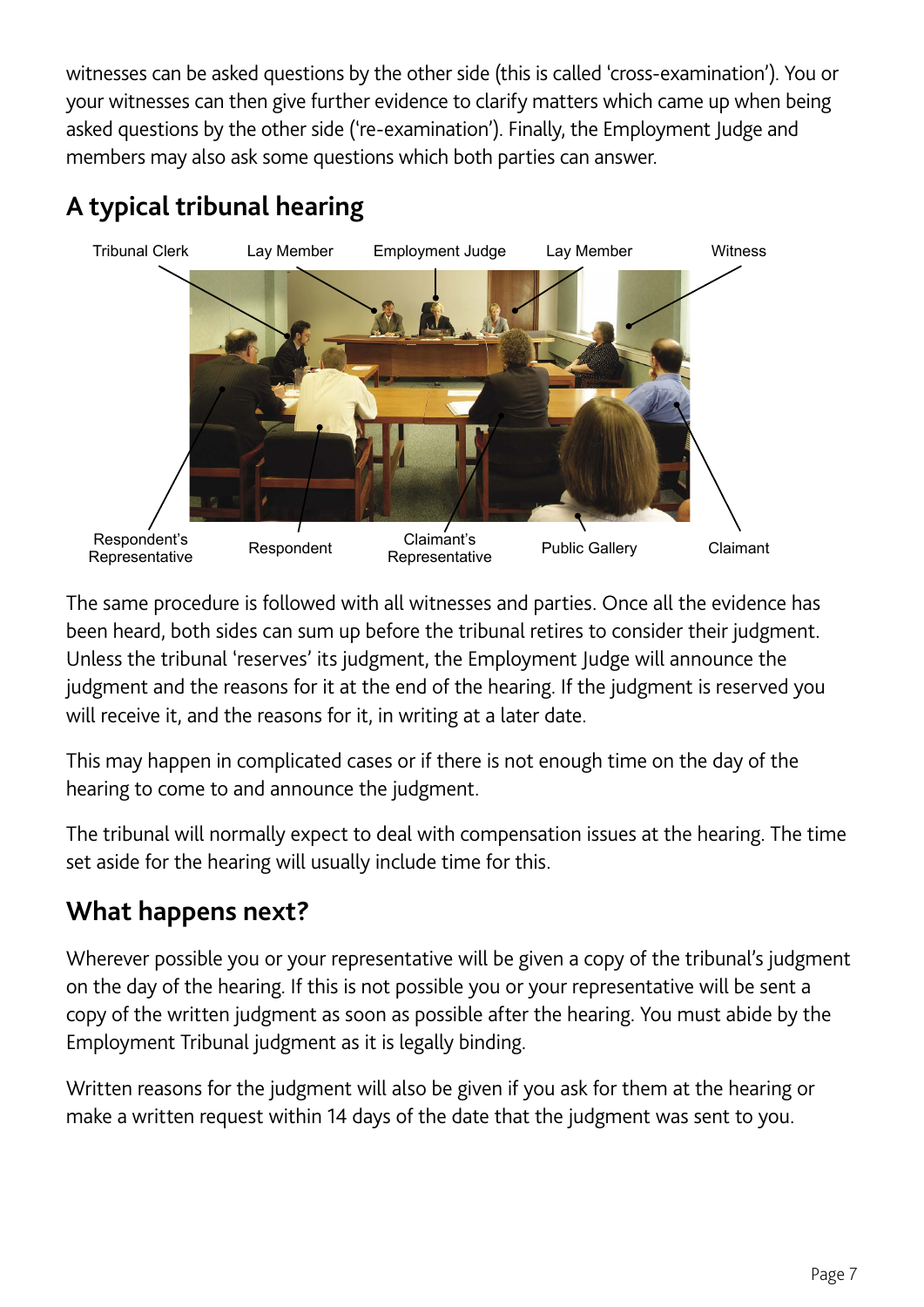## **Publication of Employment Tribunal Judgments**

Regulation 14(1) of the Employment Tribunals (Constitution and Rules of Procedure) Regulations (S.I. 2013/1237) (the Regulations) requires the Lord Chancellor to maintain a register of all judgments (including written reasons) issued by Employment Tribunals. **The contents of the register are made available for public inspection.**

The vast majority of judgments issued to parties must be published on the register which is available online at https://www.gov.uk/employment-tribunal-decisions.

The Employment Tribunal Rules of Procedure (the Rules) are set out in Schedule 1 of the Regulations. An Employment Tribunal has the power, under Rule 50 to make an order with a view to preventing or restricting the public disclosure of any aspect of the tribunal proceedings **but it can only make such an order if one or more very strict conditions are met**. (Rule 50 gives more detail about these conditions.)

Under Rule 50 it is possible for an Employment Tribunal to make an order which places restrictions on what may be published in the register. This can include, for example, an order which anonymises the name of one or more individuals referred to in the judgment. Anyone who wishes to apply for an order under Rule 50 should do so **as early as possible in the tribunal proceedings**. Any application of this type can be made in writing or at any hearing.

#### **Can I claim expenses?**

HM Courts and Tribunals Service does not, where the claim was made on or after 6 April 2012, meet the expenses or allowances of parties, witnesses and volunteer representatives attending an employment tribunal hearing of any type (other than where the person attending the hearing has been called by the tribunal to give medical evidence).

If the claim was made on, or before 5 April 2012, then a leaflet Expenses and allowances payable to parties and witnesses attending an Employment Tribunal is available at www.gov.uk/government/collections/employment-tribunal-forms

## **Disability or special needs**

If you or anyone coming to a tribunal with you has a disability or a particular need, you should contact the tribunal office dealing with your case to discuss the matter. Examples of the help we can provide include converting documents to Braille or larger print and paying for sign language interpreters. We can also provide hearing induction loops in the room where the hearing is held if you need them. Please contact us as soon as possible so that suitable arrangements can be made.